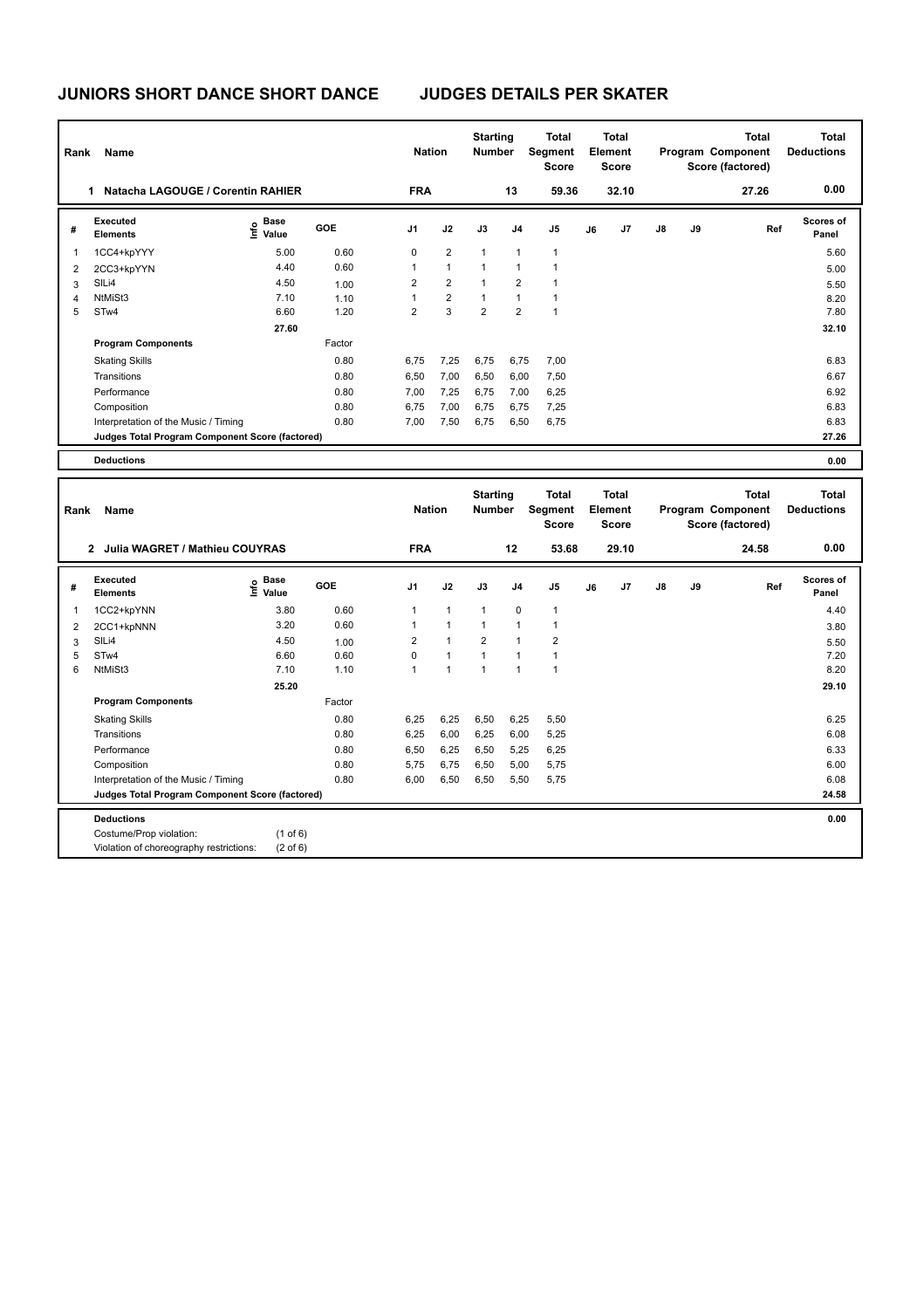| Rank | Name                                            |                           |            | <b>Nation</b>                           |                | <b>Starting</b><br><b>Number</b> |                | <b>Total</b><br>Segment<br><b>Score</b> |    | Total<br>Element<br><b>Score</b> |               |    | Total<br>Program Component<br>Score (factored) | <b>Total</b><br><b>Deductions</b> |
|------|-------------------------------------------------|---------------------------|------------|-----------------------------------------|----------------|----------------------------------|----------------|-----------------------------------------|----|----------------------------------|---------------|----|------------------------------------------------|-----------------------------------|
|      | Loicia DEMOUGEOT / Theo LE MERCIER<br>3.        |                           |            | <b>FRA</b>                              |                |                                  | 11             | 42.86                                   |    | 21.40                            |               |    | 23.46                                          | 2.00                              |
| #    | Executed<br><b>Elements</b>                     | Base<br>e Base<br>⊆ Value | <b>GOE</b> | J <sub>1</sub>                          | J2             | J3                               | J <sub>4</sub> | J <sub>5</sub>                          | J6 | J7                               | $\mathsf{J}8$ | J9 | Ref                                            | Scores of<br>Panel                |
| -1   | RoLi                                            | 0.00                      | 0.00       |                                         |                |                                  |                |                                         |    |                                  |               |    |                                                | 0.00                              |
| 2    | NtSeSt3                                         | 7.10                      | 1.10       | 1                                       | 1              | 1                                |                | 1                                       |    |                                  |               |    |                                                | 8.20                              |
| 3    | 1CC3+kpYYN                                      | 4.40                      | 0.20       | $\Omega$                                | $\mathbf 0$    | 1                                |                | 0                                       |    |                                  |               |    |                                                | 4.60                              |
| 4    | 2CC1+kpNNN                                      | 3.20                      | 0.00       | $\Omega$                                | $\Omega$       | $\Omega$                         | 1              | 0                                       |    |                                  |               |    |                                                | 3.20                              |
| 5    | SILi4*                                          | $\star$<br>0.00           | 0.00       |                                         |                |                                  |                |                                         |    |                                  |               |    |                                                | 0.00                              |
| 6    | STw <sub>2</sub>                                | 4.60                      | 0.80       | $\mathbf{1}$                            | $\overline{2}$ | $\overline{1}$                   | $\overline{2}$ | $\mathbf{1}$                            |    |                                  |               |    |                                                | 5.40                              |
|      |                                                 | 19.30                     |            |                                         |                |                                  |                |                                         |    |                                  |               |    |                                                | 21.40                             |
|      | <b>Program Components</b>                       |                           | Factor     |                                         |                |                                  |                |                                         |    |                                  |               |    |                                                |                                   |
|      | <b>Skating Skills</b>                           |                           | 0.80       | 6,00                                    | 6,25           | 6,25                             | 6,25           | 5,25                                    |    |                                  |               |    |                                                | 6.17                              |
|      | Transitions                                     |                           | 0.80       | 5,50                                    | 5,75           | 6,00                             | 5,50           | 5,00                                    |    |                                  |               |    |                                                | 5.58                              |
|      | Performance                                     |                           | 0.80       | 5,75                                    | 6,50           | 6,00                             | 6,50           | 5,50                                    |    |                                  |               |    |                                                | 6.08                              |
|      | Composition                                     |                           | 0.80       | 5,00                                    | 6,25           | 6,25                             | 5,75           | 4,25                                    |    |                                  |               |    |                                                | 5.67                              |
|      | Interpretation of the Music / Timing            |                           | 0.80       | 5,50                                    | 6,25           | 6,00                             | 6,00           | 4,25                                    |    |                                  |               |    |                                                | 5.83                              |
|      | Judges Total Program Component Score (factored) |                           |            |                                         |                |                                  |                |                                         |    |                                  |               |    |                                                | 23.46                             |
|      | <b>Deductions</b>                               | Extra element by verif.:  | $-1.00$    | Violation of choreography restrictions: |                |                                  |                | $-1.00$                                 |    |                                  |               |    |                                                | $-2.00$                           |
|      | Music requirements violation:                   | $(1$ of 6)                |            |                                         |                |                                  |                |                                         |    |                                  |               |    |                                                |                                   |
|      | Violation of choreography restrictions:         | $(3$ of $6)$              |            | $-1,00$                                 |                | $-1,00$                          | $-1,00$        |                                         |    |                                  |               |    |                                                |                                   |

\* Invalid element

| Rank           | Name                                            |                              |        | <b>Nation</b>  |             | <b>Starting</b><br><b>Number</b> |                | <b>Total</b><br>Segment<br><b>Score</b> |    | Total<br>Element<br><b>Score</b> |               |    | Total<br>Program Component<br>Score (factored) | Total<br><b>Deductions</b> |
|----------------|-------------------------------------------------|------------------------------|--------|----------------|-------------|----------------------------------|----------------|-----------------------------------------|----|----------------------------------|---------------|----|------------------------------------------------|----------------------------|
|                | <b>Marie DUPAYAGE / Thomas NABAIS</b><br>4      |                              |        | <b>FRA</b>     |             |                                  | 9              | 42.00                                   |    | 22.40                            |               |    | 19.60                                          | 0.00                       |
| #              | Executed<br><b>Elements</b>                     | <b>Base</b><br>lnfo<br>Value | GOE    | J <sub>1</sub> | J2          | J3                               | J <sub>4</sub> | J <sub>5</sub>                          | J6 | J7                               | $\mathsf{J}8$ | J9 | Ref                                            | Scores of<br>Panel         |
| $\overline{1}$ | SILi4                                           | 4.50                         | 0.60   | $\mathbf{1}$   | 1           | $\overline{1}$                   | $\mathbf{1}$   | $\overline{1}$                          |    |                                  |               |    |                                                | 5.10                       |
| $\overline{2}$ | ST <sub>w</sub> 4                               | 6.60                         | 0.20   | 0              | $\mathbf 0$ | 1                                | 0              | $\overline{1}$                          |    |                                  |               |    |                                                | 6.80                       |
| 3              | 1CC1+kpNNN                                      | 3.20                         | 0.00   | 0              | $\Omega$    | $\Omega$                         | $-1$           | 0                                       |    |                                  |               |    |                                                | 3.20                       |
| 4              | 2CC1+kpNNN                                      | 3.20                         | 0.00   | 0              | $\mathbf 0$ | $\Omega$                         | 0              | 0                                       |    |                                  |               |    |                                                | 3.20                       |
| 5              | NtSeSt1                                         | 4.10                         | 0.00   | 0              | 0           | $\mathbf 0$                      | $-1$           | $\pmb{0}$                               |    |                                  |               |    |                                                | 4.10                       |
|                |                                                 | 21.60                        |        |                |             |                                  |                |                                         |    |                                  |               |    |                                                | 22.40                      |
|                | <b>Program Components</b>                       |                              | Factor |                |             |                                  |                |                                         |    |                                  |               |    |                                                |                            |
|                | <b>Skating Skills</b>                           |                              | 0.80   | 5.00           | 4,75        | 5,00                             | 5,25           | 5,00                                    |    |                                  |               |    |                                                | 5.00                       |
|                | Transitions                                     |                              | 0.80   | 4,75           | 4,50        | 4,50                             | 4,50           | 5,50                                    |    |                                  |               |    |                                                | 4.58                       |
|                | Performance                                     |                              | 0.80   | 4.75           | 4,25        | 5,00                             | 5.00           | 5,25                                    |    |                                  |               |    |                                                | 4.92                       |
|                | Composition                                     |                              | 0.80   | 5.00           | 4,50        | 4.75                             | 5.25           | 5,50                                    |    |                                  |               |    |                                                | 5.00                       |
|                | Interpretation of the Music / Timing            |                              | 0.80   | 5,25           | 5,25        | 4,75                             | 4,25           | 5,00                                    |    |                                  |               |    |                                                | 5.00                       |
|                | Judges Total Program Component Score (factored) |                              |        |                |             |                                  |                |                                         |    |                                  |               |    |                                                | 19.60                      |
|                | <b>Deductions</b>                               |                              |        |                |             |                                  |                |                                         |    |                                  |               |    |                                                | 0.00                       |
|                | Violation of choreography restrictions:         | $(1$ of 6)                   |        |                |             |                                  |                |                                         |    |                                  |               |    |                                                |                            |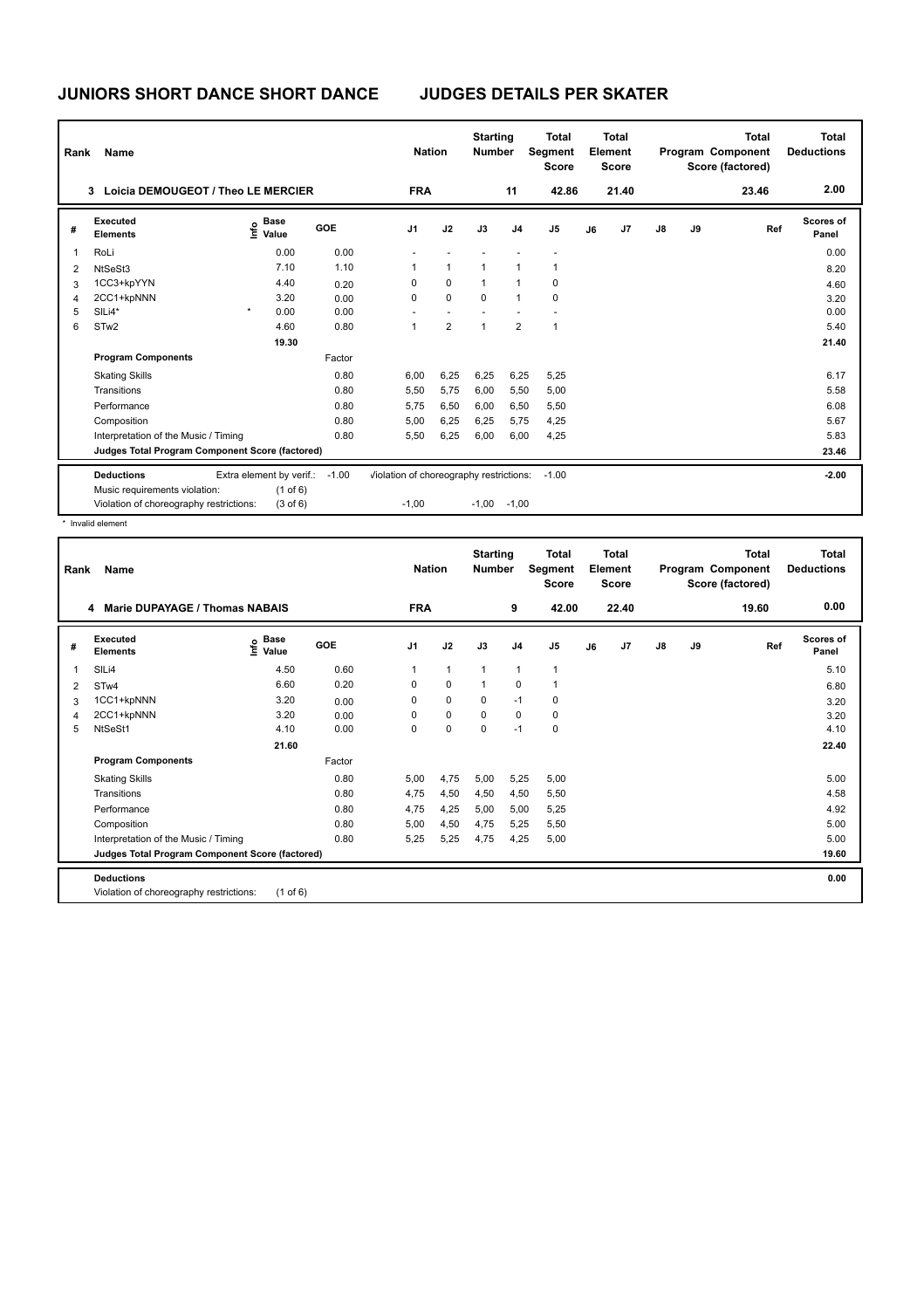| Rank                     | <b>Name</b>                                                  |                                  |         | <b>Nation</b> |              | <b>Starting</b><br><b>Number</b> |                | <b>Total</b><br>Segment<br><b>Score</b> |    | Total<br>Element<br><b>Score</b> |               |    | <b>Total</b><br>Program Component<br>Score (factored) | <b>Total</b><br><b>Deductions</b> |
|--------------------------|--------------------------------------------------------------|----------------------------------|---------|---------------|--------------|----------------------------------|----------------|-----------------------------------------|----|----------------------------------|---------------|----|-------------------------------------------------------|-----------------------------------|
|                          | <b>Maia IANNETTA / Arnaud CAFFA</b><br>5                     |                                  |         | <b>FRA</b>    |              |                                  | 4              | 37.84                                   |    | 19.64                            |               |    | 19.20                                                 | 1.00                              |
| #                        | Executed<br><b>Elements</b>                                  | <b>Base</b><br>e Base<br>⊆ Value | GOE     | J1            | J2           | J3                               | J <sub>4</sub> | J <sub>5</sub>                          | J6 | J <sub>7</sub>                   | $\mathsf{J}8$ | J9 | Ref                                                   | Scores of<br>Panel                |
| $\overline{\phantom{a}}$ | NtMiSt2                                                      | 5.60                             | 0.00    | 0             | $\mathbf{1}$ | $\mathbf 0$                      | $-1$           | $\mathbf 0$                             |    |                                  |               |    |                                                       | 5.60                              |
| $\overline{2}$           | STw1                                                         | 3.10                             | $-0.43$ | $-1$          | $-1$         | $-2$                             | $-1$           | $-2$                                    |    |                                  |               |    |                                                       | 2.67                              |
| 3                        | CuLi4                                                        | 4.50                             | 0.20    | 0             | $\mathbf{1}$ | 1                                | $\Omega$       | 0                                       |    |                                  |               |    |                                                       | 4.70                              |
| $\overline{4}$           | 1CC1+kpNNN                                                   | 3.20                             | 0.00    | 0             | 0            | $\Omega$                         | $-1$           | 0                                       |    |                                  |               |    |                                                       | 3.20                              |
| 5                        | 2CC2+kpNNY                                                   | 3.80                             | $-0.33$ | $-1$          | 0            | $\Omega$                         | $-1$           | $-1$                                    |    |                                  |               |    |                                                       | 3.47                              |
|                          |                                                              | 20.20                            |         |               |              |                                  |                |                                         |    |                                  |               |    |                                                       | 19.64                             |
|                          | <b>Program Components</b>                                    |                                  | Factor  |               |              |                                  |                |                                         |    |                                  |               |    |                                                       |                                   |
|                          | <b>Skating Skills</b>                                        |                                  | 0.80    | 5,25          | 4,50         | 4,75                             | 5,50           | 5,50                                    |    |                                  |               |    |                                                       | 5.17                              |
|                          | Transitions                                                  |                                  | 0.80    | 4,75          | 4,25         | 4,25                             | 5,00           | 5,50                                    |    |                                  |               |    |                                                       | 4.67                              |
|                          | Performance                                                  |                                  | 0.80    | 4,75          | 4,00         | 4,25                             | 5,25           | 5,50                                    |    |                                  |               |    |                                                       | 4.75                              |
|                          | Composition                                                  |                                  | 0.80    | 4,75          | 4,00         | 4,50                             | 4,50           | 5,50                                    |    |                                  |               |    |                                                       | 4.58                              |
|                          | Interpretation of the Music / Timing                         |                                  | 0.80    | 5,00          | 4,50         | 4,75                             | 4,75           | 6,00                                    |    |                                  |               |    |                                                       | 4.83                              |
|                          | Judges Total Program Component Score (factored)              |                                  |         |               |              |                                  |                |                                         |    |                                  |               |    |                                                       | 19.20                             |
|                          | <b>Deductions</b><br>liolation of choreography restrictions: |                                  | $-1.00$ |               |              |                                  |                |                                         |    |                                  |               |    |                                                       | $-1.00$                           |
|                          | Violation of choreography restrictions:                      | $(4 \text{ of } 6)$              |         | $-1,00$       | $-1,00$      | $-1,00$                          | $-1,00$        |                                         |    |                                  |               |    |                                                       |                                   |

| Rank | Name                                            |                     |            | <b>Nation</b> |             | <b>Starting</b><br>Number |          | Total<br>Segment<br><b>Score</b> |    | Total<br>Element<br><b>Score</b> |               |    | <b>Total</b><br>Program Component<br>Score (factored) | <b>Total</b><br><b>Deductions</b> |
|------|-------------------------------------------------|---------------------|------------|---------------|-------------|---------------------------|----------|----------------------------------|----|----------------------------------|---------------|----|-------------------------------------------------------|-----------------------------------|
|      | Lou TERREAUX / Noe PERRON<br>6                  |                     |            | <b>FRA</b>    |             |                           | 8        | 37.23                            |    | 18.69                            |               |    | 18.54                                                 | 0.00                              |
| #    | <b>Executed</b><br><b>Elements</b>              | Base<br>١π<br>Value | <b>GOE</b> | J1            | J2          | J3                        | J4       | J5                               | J6 | J7                               | $\mathsf{J}8$ | J9 | Ref                                                   | <b>Scores of</b><br>Panel         |
| 1    | SILi4                                           | 4.50                | $-0.17$    | $-1$          | $\mathbf 0$ | 2                         | 0        | $-1$                             |    |                                  |               |    |                                                       | 4.33                              |
| 2    | 1CC1+kpNNN                                      | 3.20                | 0.00       | 0             | $-1$        | 1                         | $\Omega$ | $\mathbf 0$                      |    |                                  |               |    |                                                       | 3.20                              |
| 3    | 2CC2+kpNYN                                      | 3.80                | $-0.17$    | $-1$          | $\mathbf 0$ | 1                         | $-1$     | $\mathbf 0$                      |    |                                  |               |    |                                                       | 3.63                              |
| 4    | STw <sub>2</sub>                                | 4.60                | $-0.50$    | 0             | $-1$        | $-1$                      | $-2$     | $-1$                             |    |                                  |               |    |                                                       | 4.10                              |
| 5    | NtSeSt1                                         | 4.10                | $-0.67$    | $-2$          | $-1$        | $-1$                      | $-1$     | $-2$                             |    |                                  |               |    |                                                       | 3.43                              |
|      |                                                 | 20.20               |            |               |             |                           |          |                                  |    |                                  |               |    |                                                       | 18.69                             |
|      | <b>Program Components</b>                       |                     | Factor     |               |             |                           |          |                                  |    |                                  |               |    |                                                       |                                   |
|      | <b>Skating Skills</b>                           |                     | 0.80       | 4,75          | 4,50        | 5,25                      | 5,00     | 4,75                             |    |                                  |               |    |                                                       | 4.83                              |
|      | Transitions                                     |                     | 0.80       | 4,50          | 4,00        | 5,25                      | 5,00     | 5,50                             |    |                                  |               |    |                                                       | 4.92                              |
|      | Performance                                     |                     | 0.80       | 4,25          | 3,50        | 5,25                      | 4,50     | 4,50                             |    |                                  |               |    |                                                       | 4.42                              |
|      | Composition                                     |                     | 0.80       | 4,50          | 4,00        | 5,00                      | 4,75     | 5,00                             |    |                                  |               |    |                                                       | 4.75                              |
|      | Interpretation of the Music / Timing            |                     | 0.80       | 4,25          | 4,25        | 5,00                      | 4,25     | 4,00                             |    |                                  |               |    |                                                       | 4.25                              |
|      | Judges Total Program Component Score (factored) |                     |            |               |             |                           |          |                                  |    |                                  |               |    |                                                       | 18.54                             |
|      |                                                 |                     |            |               |             |                           |          |                                  |    |                                  |               |    |                                                       |                                   |

**Deductions 0.00** Violation of choreography restrictions: (2 of 6)

| Rank           | Name                                            |                                                          |         | <b>Nation</b> |              | <b>Starting</b><br><b>Number</b> |                | Total<br>Segment<br><b>Score</b> |    | <b>Total</b><br>Element<br><b>Score</b> |               |    | <b>Total</b><br>Program Component<br>Score (factored) | Total<br><b>Deductions</b> |
|----------------|-------------------------------------------------|----------------------------------------------------------|---------|---------------|--------------|----------------------------------|----------------|----------------------------------|----|-----------------------------------------|---------------|----|-------------------------------------------------------|----------------------------|
|                | <b>Villo MARTON / Danyil SEMKO</b><br>7         |                                                          |         | <b>HUN</b>    |              |                                  | 1              | 35.76                            |    | 17.10                                   |               |    | 18.66                                                 | 0.00                       |
| #              | Executed<br><b>Elements</b>                     | <b>Base</b><br>$\mathop{\mathsf{Irr}}\nolimits$<br>Value | GOE     | J1            | J2           | J3                               | J <sub>4</sub> | J <sub>5</sub>                   | J6 | J7                                      | $\mathsf{J}8$ | J9 | Ref                                                   | <b>Scores of</b><br>Panel  |
|                | STw1                                            | 3.10                                                     | $-0.57$ | $-2$          | $-2$         | $-1$                             | $-1$           | $-2$                             |    |                                         |               |    |                                                       | 2.53                       |
| $\overline{2}$ | NtMiSt1                                         | 4.10                                                     | 0.00    | 0             | 0            | $\mathbf{1}$                     | 0              | $-1$                             |    |                                         |               |    |                                                       | 4.10                       |
| 3              | 1CC1+kpNNN                                      | 3.20                                                     | $-0.50$ | $-1$          | $-1$         | $\mathbf 0$                      | $-1$           | $-1$                             |    |                                         |               |    |                                                       | 2.70                       |
| 4              | 2CC1+kpNNN                                      | 3.20                                                     | $-0.33$ | $-1$          | $-1$         | $\Omega$                         | $\Omega$       | $-1$                             |    |                                         |               |    |                                                       | 2.87                       |
| 5              | RoLi4                                           | 4.50                                                     | 0.40    | 1             | $\mathbf{1}$ | $\mathbf{1}$                     | 0              | 0                                |    |                                         |               |    |                                                       | 4.90                       |
|                |                                                 | 18.10                                                    |         |               |              |                                  |                |                                  |    |                                         |               |    |                                                       | 17.10                      |
|                | <b>Program Components</b>                       |                                                          | Factor  |               |              |                                  |                |                                  |    |                                         |               |    |                                                       |                            |
|                | <b>Skating Skills</b>                           |                                                          | 0.80    | 5,25          | 4,50         | 5,75                             | 4,75           | 5,25                             |    |                                         |               |    |                                                       | 5.08                       |
|                | Transitions                                     |                                                          | 0.80    | 4,75          | 3,75         | 5,75                             | 4,25           | 5,00                             |    |                                         |               |    |                                                       | 4.67                       |
|                | Performance                                     |                                                          | 0.80    | 4,75          | 3,75         | 5,50                             | 4,00           | 4,25                             |    |                                         |               |    |                                                       | 4.33                       |
|                | Composition                                     |                                                          | 0.80    | 5,50          | 4,00         | 5,50                             | 4,50           | 4,25                             |    |                                         |               |    |                                                       | 4.75                       |
|                | Interpretation of the Music / Timing            |                                                          | 0.80    | 5,00          | 4,25         | 5,75                             | 4,25           | 3,25                             |    |                                         |               |    |                                                       | 4.50                       |
|                | Judges Total Program Component Score (factored) |                                                          |         |               |              |                                  |                |                                  |    |                                         |               |    |                                                       | 18.66                      |
|                | <b>Deductions</b>                               |                                                          |         |               |              |                                  |                |                                  |    |                                         |               |    |                                                       | 0.00                       |
|                | Violation of choreography restrictions:         | $(1 \text{ of } 6)$                                      |         |               |              |                                  |                |                                  |    |                                         |               |    |                                                       |                            |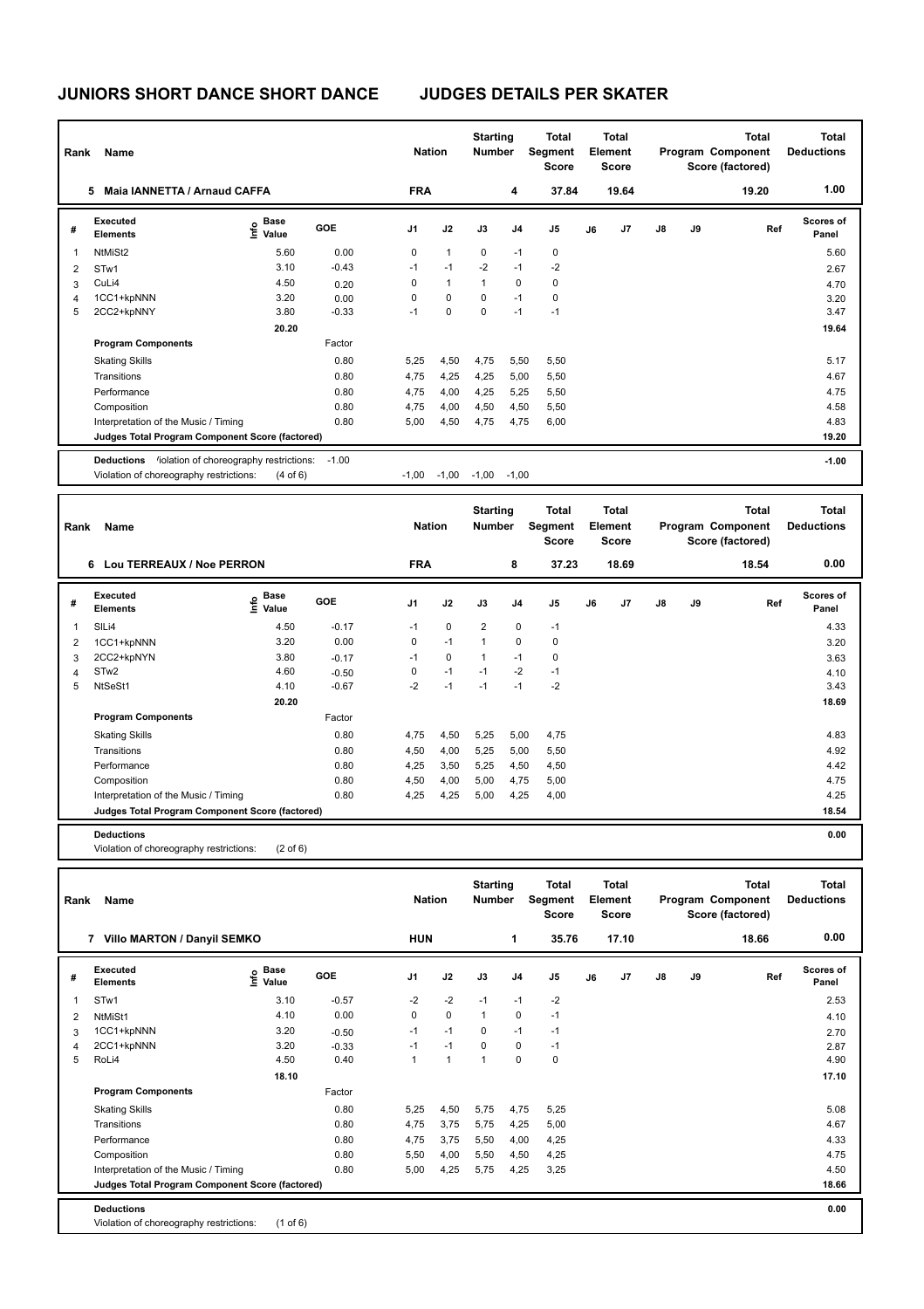| Rank | Name                                            |                                  |         | <b>Nation</b>                           |              | <b>Starting</b><br><b>Number</b> |                | <b>Total</b><br>Segment<br><b>Score</b> |    | <b>Total</b><br>Element<br><b>Score</b> |               |    | <b>Total</b><br>Program Component<br>Score (factored) | Total<br><b>Deductions</b> |
|------|-------------------------------------------------|----------------------------------|---------|-----------------------------------------|--------------|----------------------------------|----------------|-----------------------------------------|----|-----------------------------------------|---------------|----|-------------------------------------------------------|----------------------------|
|      | <b>Mathilde VIARD / Renan MANCEAUX</b><br>8     |                                  |         | <b>FRA</b>                              |              |                                  | 10             | 35.63                                   |    | 18.03                                   |               |    | 19.60                                                 | 2.00                       |
| #    | Executed<br><b>Elements</b>                     | <b>Base</b><br>e Base<br>⊆ Value | GOE     | J <sub>1</sub>                          | J2           | J3                               | J <sub>4</sub> | J <sub>5</sub>                          | J6 | J <sub>7</sub>                          | $\mathsf{J}8$ | J9 | Ref                                                   | Scores of<br>Panel         |
|      | RoLi                                            | 0.00                             | 0.00    |                                         |              |                                  |                | $\overline{\phantom{a}}$                |    |                                         |               |    |                                                       | 0.00                       |
| 2    | ST <sub>w</sub> 3                               | 5.60                             | 0.00    | 0                                       | $\mathbf{1}$ | $\Omega$                         | 0              | 0                                       |    |                                         |               |    |                                                       | 5.60                       |
| 3    | 1CC1+kpNNN                                      | 3.20                             | 0.00    | 0                                       | $\mathbf 0$  | $\Omega$                         | 0              | $\mathbf 0$                             |    |                                         |               |    |                                                       | 3.20                       |
| 4    | 2CC2+kpYNN                                      | 3.80                             | $-0.17$ | $-1$                                    | $\mathbf 0$  | $\mathbf{1}$                     | 0              | $-1$                                    |    |                                         |               |    |                                                       | 3.63                       |
| 5    | SILi4*                                          | $\star$<br>0.00                  | 0.00    |                                         |              |                                  |                |                                         |    |                                         |               |    |                                                       | 0.00                       |
| 6    | NtSeSt2                                         | 5.60                             | 0.00    | 0                                       | $\Omega$     | $\Omega$                         | $\Omega$       | $\mathbf 0$                             |    |                                         |               |    |                                                       | 5.60                       |
|      |                                                 | 18.20                            |         |                                         |              |                                  |                |                                         |    |                                         |               |    |                                                       | 18.03                      |
|      | <b>Program Components</b>                       |                                  | Factor  |                                         |              |                                  |                |                                         |    |                                         |               |    |                                                       |                            |
|      | <b>Skating Skills</b>                           |                                  | 0.80    | 5,00                                    | 5,00         | 5,00                             | 5,25           | 4.75                                    |    |                                         |               |    |                                                       | 5.00                       |
|      | Transitions                                     |                                  | 0.80    | 4,75                                    | 4,50         | 4,75                             | 5,00           | 5,00                                    |    |                                         |               |    |                                                       | 4.83                       |
|      | Performance                                     |                                  | 0.80    | 4,75                                    | 5,00         | 5,25                             | 4,25           | 5,25                                    |    |                                         |               |    |                                                       | 5.00                       |
|      | Composition                                     |                                  | 0.80    | 5,25                                    | 4,75         | 5,25                             | 4,50           | 4,75                                    |    |                                         |               |    |                                                       | 4.92                       |
|      | Interpretation of the Music / Timing            |                                  | 0.80    | 4,50                                    | 4,50         | 5,25                             | 4,75           | 5,00                                    |    |                                         |               |    |                                                       | 4.75                       |
|      | Judges Total Program Component Score (factored) |                                  |         |                                         |              |                                  |                |                                         |    |                                         |               |    |                                                       | 19.60                      |
|      | <b>Deductions</b>                               | Extra element by verif.:         | $-1.00$ | Violation of choreography restrictions: |              |                                  |                | $-1.00$                                 |    |                                         |               |    |                                                       | $-2.00$                    |
|      | Violation of choreography restrictions:         | $(3$ of $6)$                     |         | $-1,00$                                 |              |                                  | $-1,00 -1,00$  |                                         |    |                                         |               |    |                                                       |                            |

\* Invalid element

| Rank | Name                                                         |                                  |         | <b>Nation</b>  |             | <b>Starting</b><br><b>Number</b> |                | <b>Total</b><br>Segment<br><b>Score</b> |    | <b>Total</b><br>Element<br><b>Score</b> |               |    | <b>Total</b><br>Program Component<br>Score (factored) | Total<br><b>Deductions</b> |
|------|--------------------------------------------------------------|----------------------------------|---------|----------------|-------------|----------------------------------|----------------|-----------------------------------------|----|-----------------------------------------|---------------|----|-------------------------------------------------------|----------------------------|
|      | Camille RIVOT / Baptiste VINCENT<br>9                        |                                  |         | <b>FRA</b>     |             |                                  | $\overline{7}$ | 34.86                                   |    | 19.80                                   |               |    | 16.06                                                 | 1.00                       |
| #    | Executed<br><b>Elements</b>                                  | <b>Base</b><br>e Base<br>E Value | GOE     | J <sub>1</sub> | J2          | J3                               | J <sub>4</sub> | J <sub>5</sub>                          | J6 | J <sub>7</sub>                          | $\mathsf{J}8$ | J9 | Ref                                                   | Scores of<br>Panel         |
| 1    | 1CC3+kpYYN                                                   | 4.40                             | $-0.17$ | $-1$           | 0           | 0                                | $-1$           | 0                                       |    |                                         |               |    |                                                       | 4.23                       |
| 2    | 2CC1+kpNNN                                                   | 3.20                             | $-0.33$ | $-1$           | 0           | $\Omega$                         | $-1$           | $-1$                                    |    |                                         |               |    |                                                       | 2.87                       |
| 3    | STw <sub>3</sub>                                             | 5.60                             | $-0.50$ | $-1$           | $-1$        | $-1$                             | $-2$           | 0                                       |    |                                         |               |    |                                                       | 5.10                       |
| 4    | NtMiSt1                                                      | 4.10                             | $-0.50$ | $-2$           | $\mathbf 0$ | $-1$                             | $-1$           | $-1$                                    |    |                                         |               |    |                                                       | 3.60                       |
| 5    | SILi4                                                        | 4.50                             | $-0.50$ | $-1$           | $\mathbf 0$ | $-1$                             | $-1$           | $-2$                                    |    |                                         |               |    |                                                       | 4.00                       |
|      |                                                              | 21.80                            |         |                |             |                                  |                |                                         |    |                                         |               |    |                                                       | 19.80                      |
|      | <b>Program Components</b>                                    |                                  | Factor  |                |             |                                  |                |                                         |    |                                         |               |    |                                                       |                            |
|      | <b>Skating Skills</b>                                        |                                  | 0.80    | 4.25           | 4,25        | 3,50                             | 5,50           | 4,25                                    |    |                                         |               |    |                                                       | 4.25                       |
|      | Transitions                                                  |                                  | 0.80    | 4,00           | 4,25        | 3,25                             | 5,00           | 4,00                                    |    |                                         |               |    |                                                       | 4.08                       |
|      | Performance                                                  |                                  | 0.80    | 3.75           | 4,00        | 3,50                             | 4,50           | 3,50                                    |    |                                         |               |    |                                                       | 3.75                       |
|      | Composition                                                  |                                  | 0.80    | 3.75           | 4,00        | 3.50                             | 4.75           | 4,50                                    |    |                                         |               |    |                                                       | 4.08                       |
|      | Interpretation of the Music / Timing                         |                                  | 0.80    | 4.00           | 3,50        | 3.50                             | 4,25           | 4,25                                    |    |                                         |               |    |                                                       | 3.92                       |
|      | Judges Total Program Component Score (factored)              |                                  |         |                |             |                                  |                |                                         |    |                                         |               |    |                                                       | 16.06                      |
|      | liolation of choreography restrictions:<br><b>Deductions</b> |                                  | $-1.00$ |                |             |                                  |                |                                         |    |                                         |               |    |                                                       | $-1.00$                    |
|      | Costume/Prop violation:                                      | $(1$ of 6)                       |         |                |             |                                  |                |                                         |    |                                         |               |    |                                                       |                            |
|      | Violation of choreography restrictions:                      | $(5$ of $6)$                     |         | $-1.00$        | $-1,00$     | $-1,00$                          | $-1,00$        | $-1.00$                                 |    |                                         |               |    |                                                       |                            |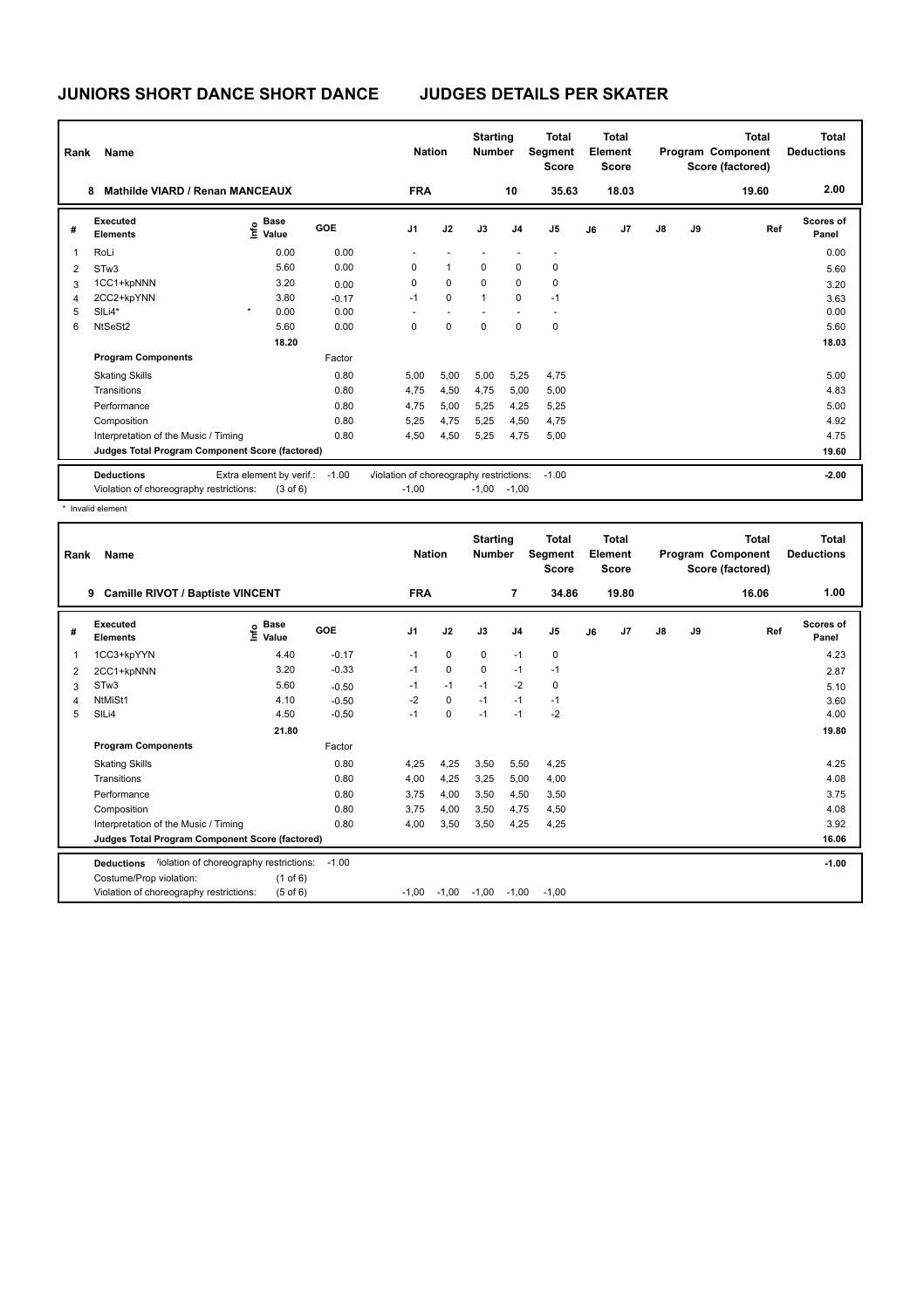| Rank | Name                                                               |                                     |         | <b>Nation</b> |             | <b>Starting</b><br><b>Number</b> |                | <b>Total</b><br>Segment<br><b>Score</b> |    | <b>Total</b><br>Element<br><b>Score</b> |               |    | <b>Total</b><br>Program Component<br>Score (factored) | <b>Total</b><br><b>Deductions</b> |
|------|--------------------------------------------------------------------|-------------------------------------|---------|---------------|-------------|----------------------------------|----------------|-----------------------------------------|----|-----------------------------------------|---------------|----|-------------------------------------------------------|-----------------------------------|
| 10   | <b>Justine SCACHE / Brandon LABELLE</b>                            |                                     |         | <b>FRA</b>    |             |                                  | 5              | 33.67                                   |    | 16.87                                   |               |    | 16.80                                                 | 0.00                              |
| #    | Executed<br><b>Elements</b>                                        | <b>Base</b><br>e Base<br>⊆ Value    | GOE     | J1            | J2          | J3                               | J <sub>4</sub> | J <sub>5</sub>                          | J6 | J7                                      | $\mathsf{J}8$ | J9 | Ref                                                   | <b>Scores of</b><br>Panel         |
| -1   | 1CC2+kpNYN                                                         | 3.80                                | $-0.33$ | $-1$          | 0           | $\Omega$                         | $-2$           | $-1$                                    |    |                                         |               |    |                                                       | 3.47                              |
| 2    | 2CC2+kpNNY                                                         | 3.80                                | $-0.33$ | $-1$          | 0           | $\Omega$                         | $-1$           | $-1$                                    |    |                                         |               |    |                                                       | 3.47                              |
| 3    | STw1                                                               | 3.10                                | $-0.10$ | $-2$          | 0           | $-1$                             | $\mathbf 0$    | 0                                       |    |                                         |               |    |                                                       | 3.00                              |
| 4    | SILi3                                                              | 4.00                                | $-0.50$ | $-2$          | $\mathbf 0$ | $\Omega$                         | $-2$           | $-1$                                    |    |                                         |               |    |                                                       | 3.50                              |
| 5    | NtMiSt1                                                            | 4.10                                | $-0.67$ | $-2$          | 0           | $-1$                             | $-1$           | $-2$                                    |    |                                         |               |    |                                                       | 3.43                              |
|      |                                                                    | 18.80                               |         |               |             |                                  |                |                                         |    |                                         |               |    |                                                       | 16.87                             |
|      | <b>Program Components</b>                                          |                                     | Factor  |               |             |                                  |                |                                         |    |                                         |               |    |                                                       |                                   |
|      | <b>Skating Skills</b>                                              |                                     | 0.80    | 4,75          | 4,25        | 4,00                             | 5,00           | 3,75                                    |    |                                         |               |    |                                                       | 4.33                              |
|      | Transitions                                                        |                                     | 0.80    | 4,50          | 4,00        | 3,75                             | 4,50           | 4,25                                    |    |                                         |               |    |                                                       | 4.25                              |
|      | Performance                                                        |                                     | 0.80    | 4,25          | 4,00        | 4,25                             | 4,75           | 3,25                                    |    |                                         |               |    |                                                       | 4.17                              |
|      | Composition                                                        |                                     | 0.80    | 4,50          | 4,25        | 4,25                             | 4,00           | 3,75                                    |    |                                         |               |    |                                                       | 4.17                              |
|      | Interpretation of the Music / Timing                               |                                     | 0.80    | 4,25          | 4,25        | 4,25                             | 3,75           | 2,50                                    |    |                                         |               |    |                                                       | 4.08                              |
|      | Judges Total Program Component Score (factored)                    |                                     |         |               |             |                                  |                |                                         |    |                                         |               |    |                                                       | 16.80                             |
|      | <b>Deductions</b>                                                  |                                     |         |               |             |                                  |                |                                         |    |                                         |               |    |                                                       | 0.00                              |
|      | Costume/Prop violation:<br>Violation of choreography restrictions: | $(1$ of $6)$<br>$(2 \text{ of } 6)$ |         |               |             |                                  |                |                                         |    |                                         |               |    |                                                       |                                   |

| Rank | Name                                                   |                              |         | <b>Nation</b>  |             | <b>Starting</b><br><b>Number</b> |                | <b>Total</b><br>Segment<br><b>Score</b> |    | Total<br>Element<br><b>Score</b> |               |    | Total<br>Program Component<br>Score (factored) | Total<br><b>Deductions</b> |
|------|--------------------------------------------------------|------------------------------|---------|----------------|-------------|----------------------------------|----------------|-----------------------------------------|----|----------------------------------|---------------|----|------------------------------------------------|----------------------------|
| 11   | Chrystal Amandine BRISSAUD / James Vladimir ROUFFANGRA |                              |         |                |             |                                  | 6              | 32.28                                   |    | 16.80                            |               |    | 15.48                                          | 0.00                       |
| #    | <b>Executed</b><br><b>Elements</b>                     | <b>Base</b><br>١πfo<br>Value | GOE     | J <sub>1</sub> | J2          | J3                               | J <sub>4</sub> | J <sub>5</sub>                          | J6 | J <sub>7</sub>                   | $\mathsf{J}8$ | J9 | Ref                                            | <b>Scores of</b><br>Panel  |
| 1    | 1CC1+kpNNN                                             | 3.20                         | $-0.17$ | $-1$           | $\mathbf 0$ | $\Omega$                         | $-1$           | $\overline{1}$                          |    |                                  |               |    |                                                | 3.03                       |
| 2    | 2CC1+kpNNN                                             | 3.20                         | 0.00    | $-1$           | $\Omega$    | $\Omega$                         | $\Omega$       | $\mathbf 0$                             |    |                                  |               |    |                                                | 3.20                       |
| 3    | STw1                                                   | 3.10                         | $-0.30$ | $-1$           | $-1$        | $-1$                             | $-1$           | 0                                       |    |                                  |               |    |                                                | 2.80                       |
| 4    | NtMiSt1                                                | 4.10                         | $-0.50$ | $-1$           | $-1$        | $-1$                             | $-1$           | $-1$                                    |    |                                  |               |    |                                                | 3.60                       |
| 5    | SILi4                                                  | 4.50                         | $-0.33$ | $-2$           | $\mathbf 0$ | $\Omega$                         | $-1$           | $-1$                                    |    |                                  |               |    |                                                | 4.17                       |
|      |                                                        | 18.10                        |         |                |             |                                  |                |                                         |    |                                  |               |    |                                                | 16.80                      |
|      | <b>Program Components</b>                              |                              | Factor  |                |             |                                  |                |                                         |    |                                  |               |    |                                                |                            |
|      | <b>Skating Skills</b>                                  |                              | 0.80    | 4,00           | 4,00        | 3,75                             | 5,25           | 4,50                                    |    |                                  |               |    |                                                | 4.17                       |
|      | Transitions                                            |                              | 0.80    | 3.75           | 4,00        | 3,50                             | 5,00           | 4,25                                    |    |                                  |               |    |                                                | 4.00                       |
|      | Performance                                            |                              | 0.80    | 4.00           | 3,50        | 3,25                             | 4,00           | 3,50                                    |    |                                  |               |    |                                                | 3.67                       |
|      | Composition                                            |                              | 0.80    | 4.25           | 3.75        | 3.50                             | 4,75           | 4,00                                    |    |                                  |               |    |                                                | 4.00                       |
|      | Interpretation of the Music / Timing                   |                              | 0.80    | 3.75           | 3,50        | 3,25                             | 4,25           | 3,25                                    |    |                                  |               |    |                                                | 3.50                       |
|      | Judges Total Program Component Score (factored)        |                              |         |                |             |                                  |                |                                         |    |                                  |               |    |                                                | 15.48                      |
|      | <b>Deductions</b>                                      |                              |         |                |             |                                  |                |                                         |    |                                  |               |    |                                                | 0.00                       |
|      | Costume/Prop violation:                                | $(1$ of 6)                   |         |                |             |                                  |                |                                         |    |                                  |               |    |                                                |                            |
|      | Music requirements violation:                          | $(1$ of 6)                   |         |                |             |                                  |                |                                         |    |                                  |               |    |                                                |                            |